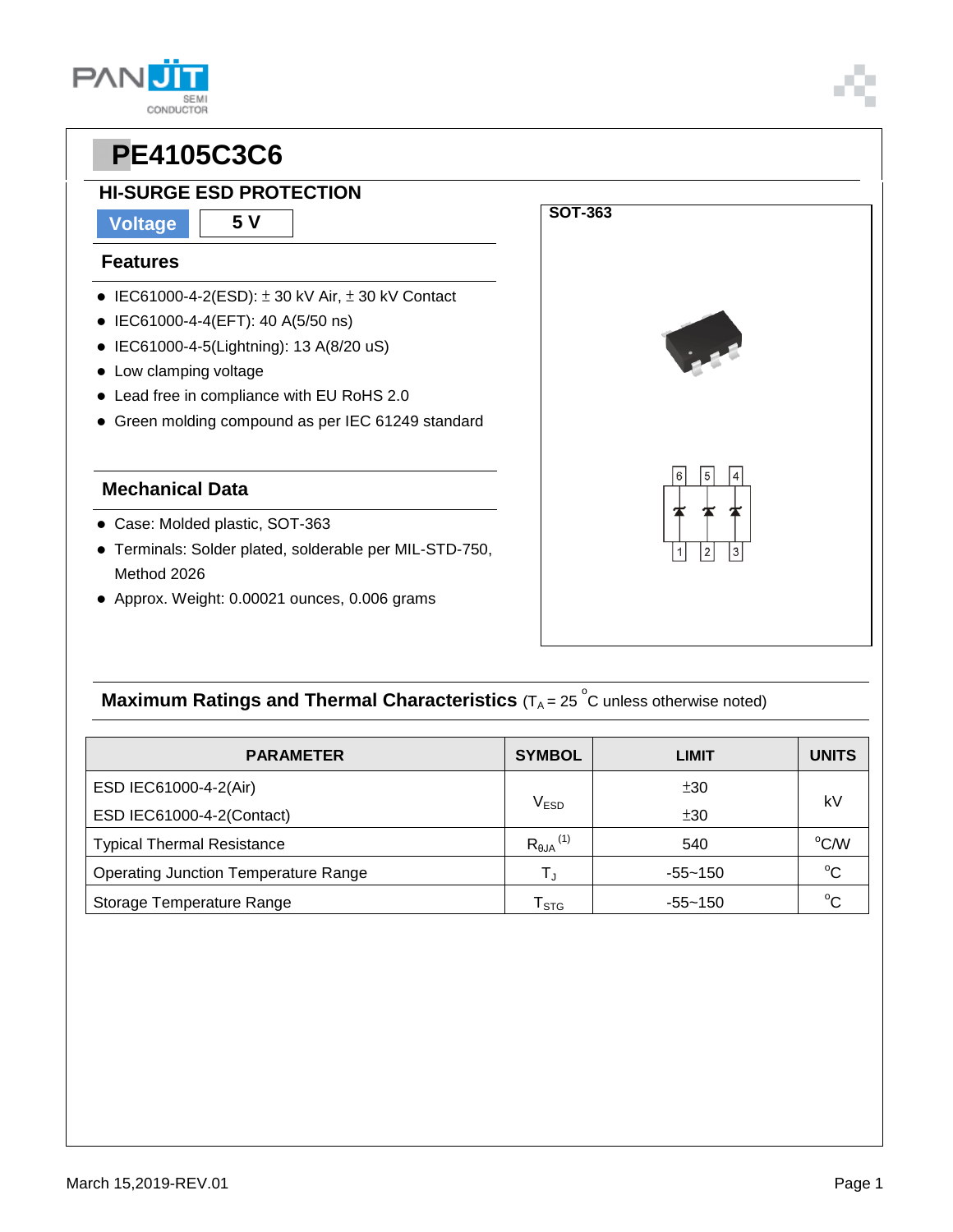



## **Electrical Characteristics**  $(T_A = 25 \degree C$  unless otherwise noted)

| <b>PARAMETER</b>               | <b>SYMBOL</b>            | <b>TEST CONDITION</b>            | MIN. | TYP. | MAX. | <b>UNITS</b> |  |
|--------------------------------|--------------------------|----------------------------------|------|------|------|--------------|--|
| Reverse Stand-Off Voltage      | $V_{RWM}$ <sup>(2)</sup> |                                  |      |      | 5    | V            |  |
| Reverse Breakdown Voltage      | $V_{BR}$                 | $I_{BR}$ = 1 mA                  | 6    |      | ٠.   | V            |  |
| Reverse Leakage Current        | $I_R$                    | $V_R = 5 V$                      |      |      | 1    | uA           |  |
| <b>Clamping Voltage</b>        | $V_{CL}$                 | $I_{PP} = 1 A$ , $t_P = 8/20$ us |      |      | 8    |              |  |
|                                |                          | $I_{PP}$ = 13 A, $t_P$ = 8/20 us |      |      | 11   | $\vee$       |  |
| <b>Clamping Voltage TLP</b>    | $V_{CL}$ <sup>(3)</sup>  | $I_{PP} = 8 A$ , $t_P = 100$ ns  |      | 8.28 |      | $\vee$       |  |
|                                |                          | $I_{PP}$ = 16 A, $t_P$ = 100 ns  |      | 9.6  |      |              |  |
| <b>Dynamic Resistance</b>      | $R_{DYN}$                | $t_P = 100$ ns                   |      | 0.17 | ۰    | $\Omega$     |  |
| Off State Junction Capacitance | $C_{\text{J}}$           | OVdc Bias $f = 1$ MHz            |      |      | 120  | pF           |  |

NOTES:

1. Mounted on a FR4 PCB, Single-sided copper, mini pad.

2. A transient suppressor is selected according to the working peak reverse voltage( $V_{RWM}$ ), which should be equal to or greater than the DC or continuous peak operation voltage level.

3. Testing using Transmission Line Pulse (TLP) conditions: Z0 = 50Ω, tP = 100 ns.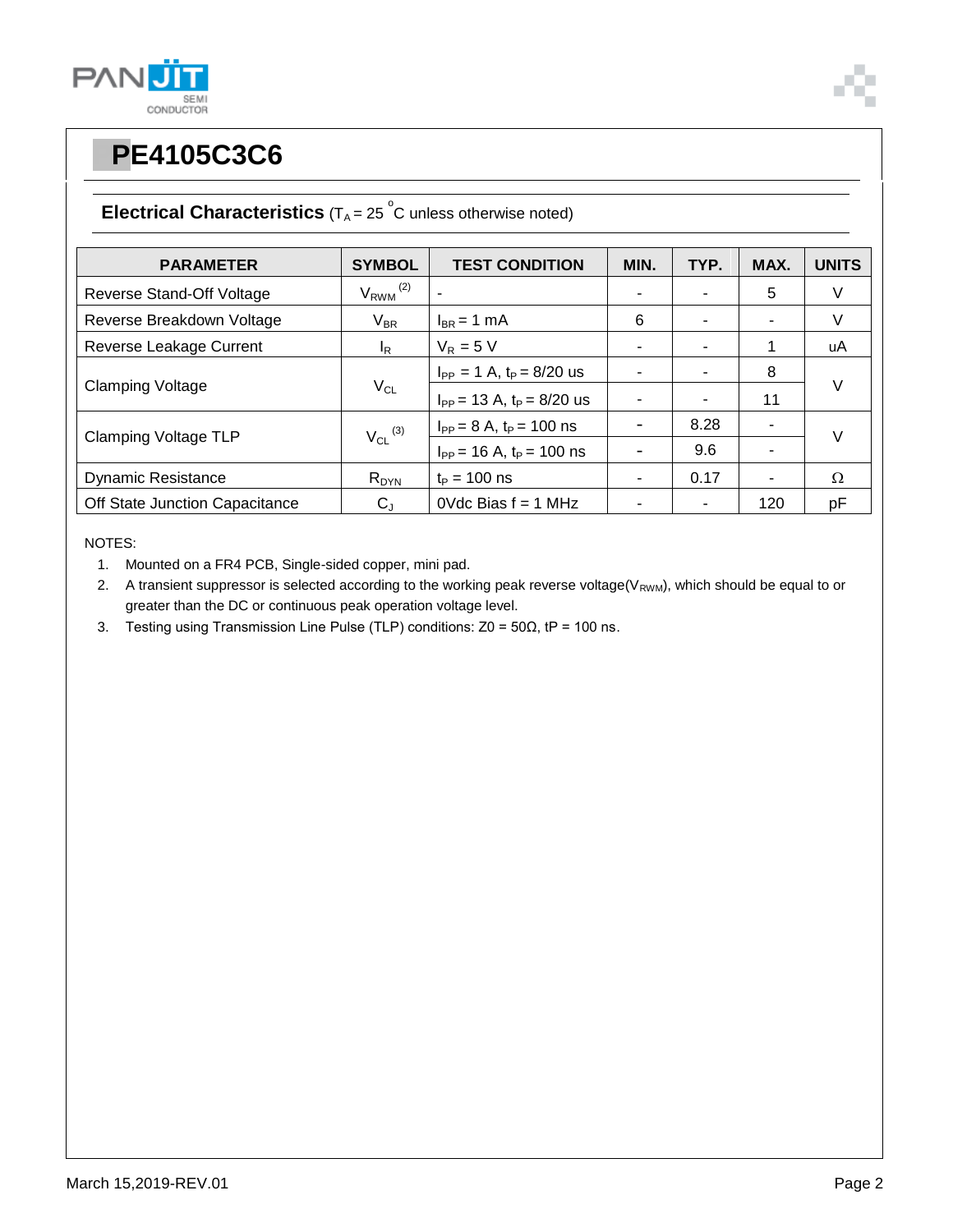





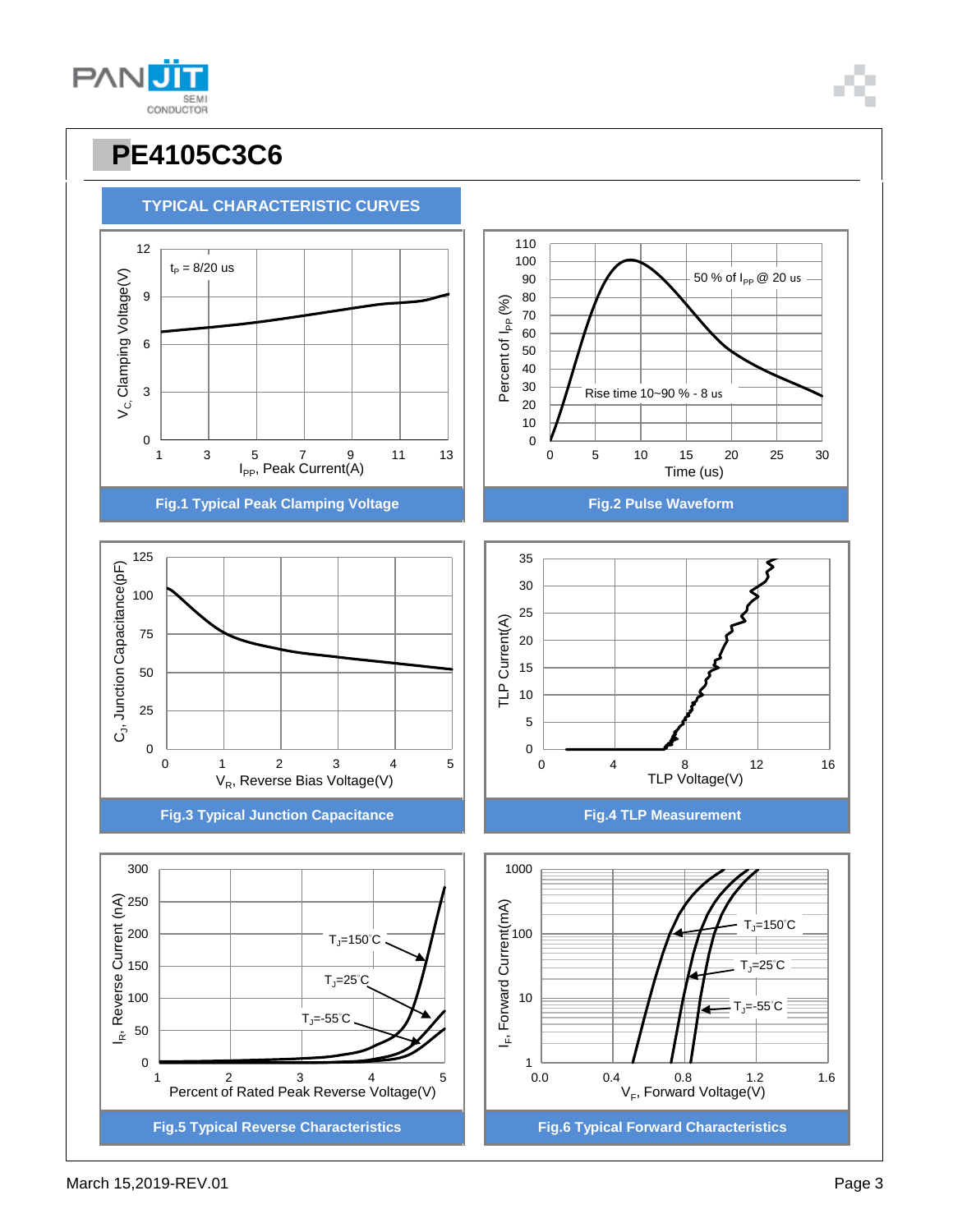

### **Part No Packing Code Version**

| <b>Part No Packing Code</b> | Package Type | <b>Packing Type</b><br><b>Marking</b> |                 | <b>Version</b> |  |
|-----------------------------|--------------|---------------------------------------|-----------------|----------------|--|
| PE4105C3C6 R1 00001         | SOT-363      | $3K/7"$ Reel                          | 3C <sub>6</sub> | Halogen Free   |  |

## **Packaging Information & Mounting Pad Layout**